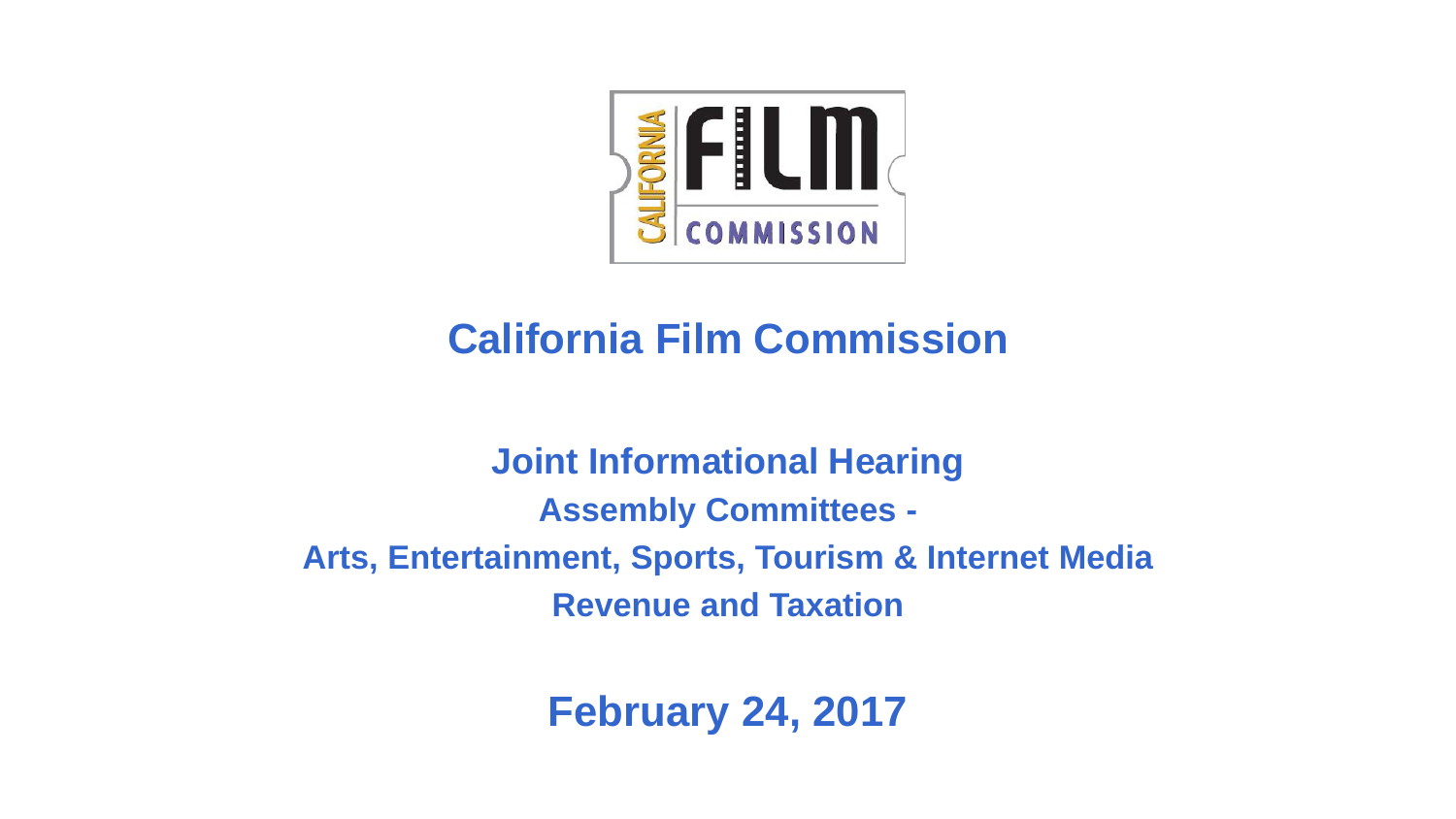

# **California Film & Television Tax Credit Program**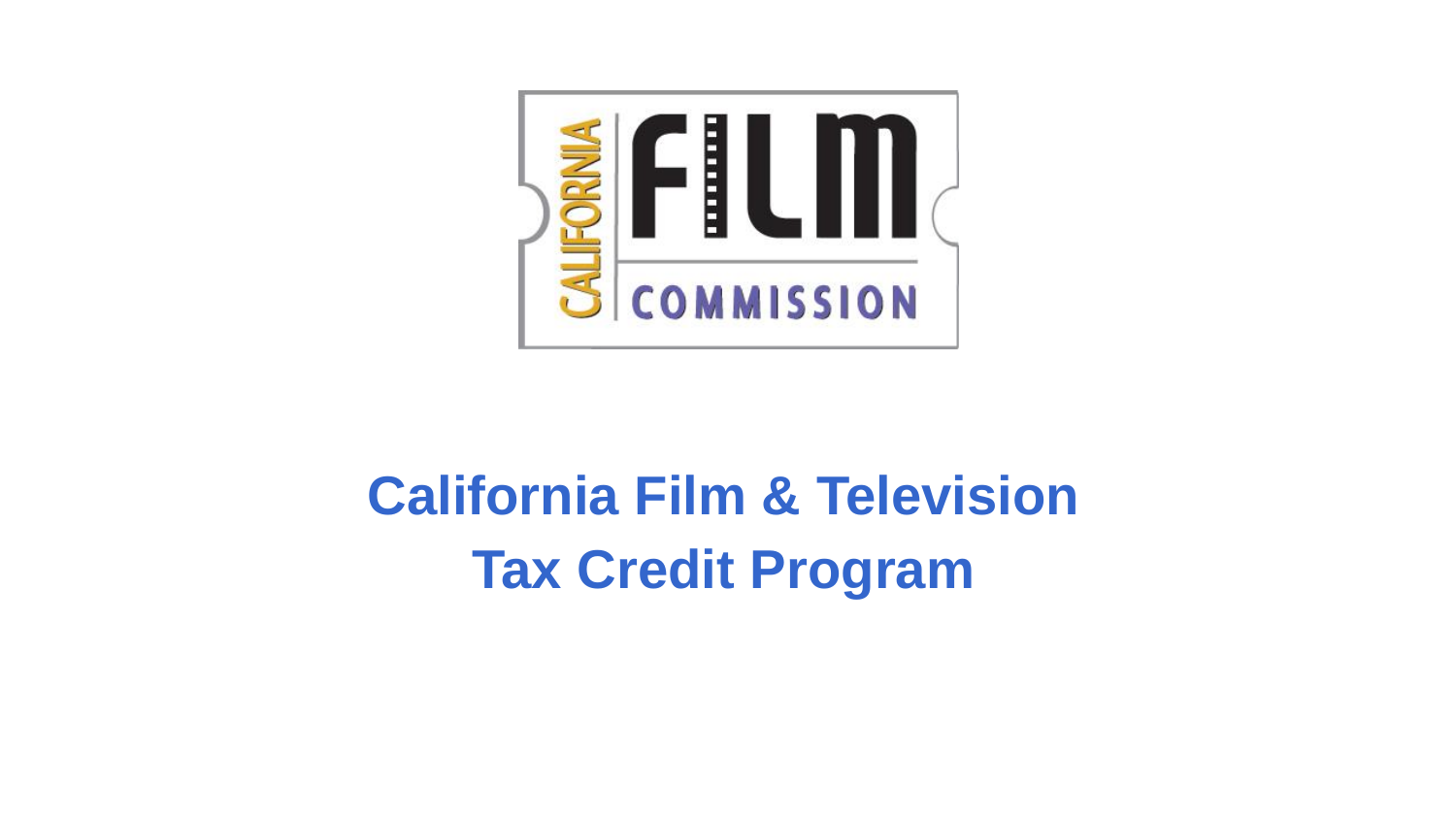### **Tax Credit Programs 1.0 & 2.0**

- California's legislature created the first Film & TV Tax Credit Program in 2009
- AB1839 created a new Film & TV Tax Credit Program which launched in July, 2015
- California Film Commission administers both programs

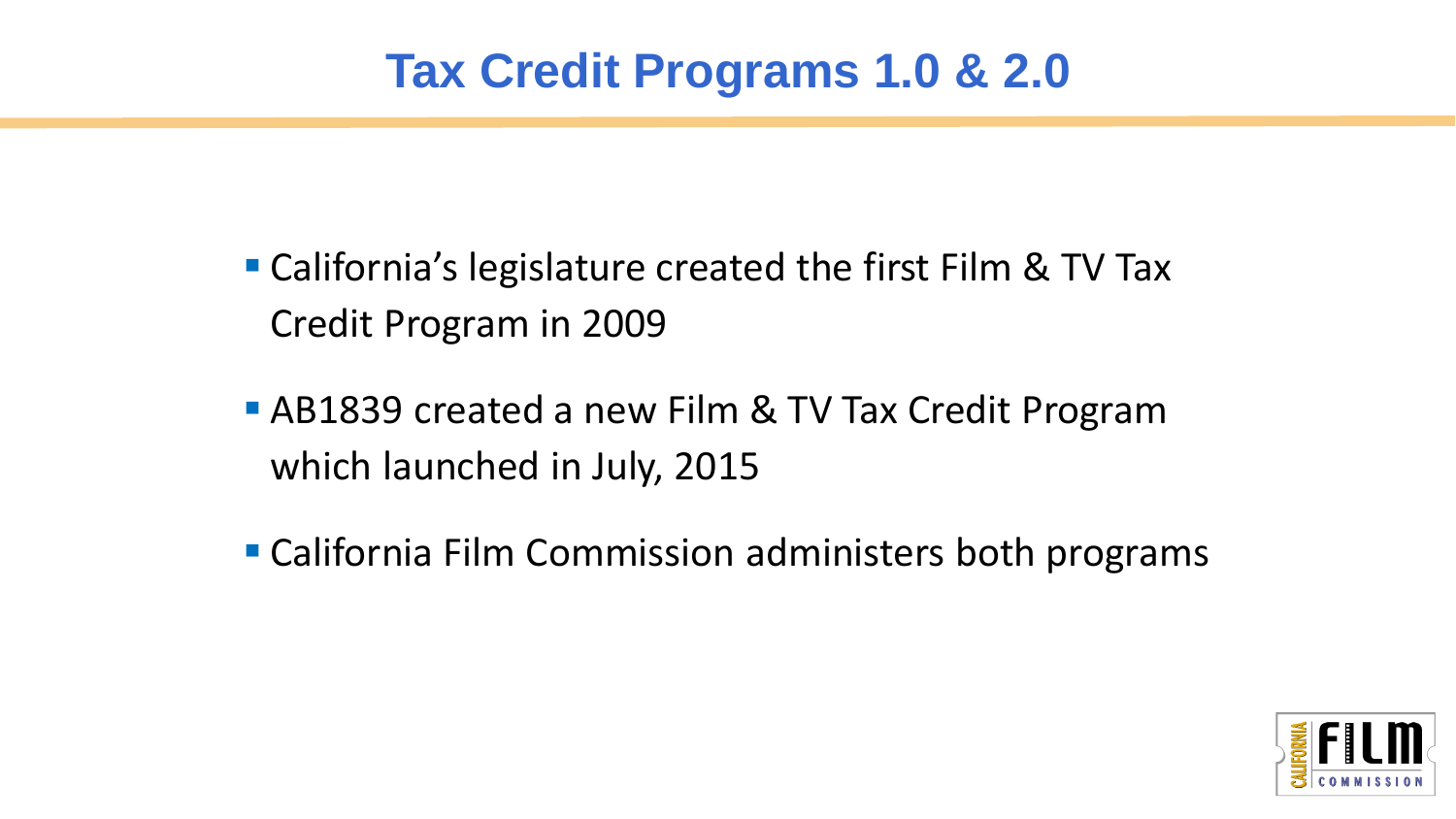# **Film & TV Tax Credit Program 1.0**



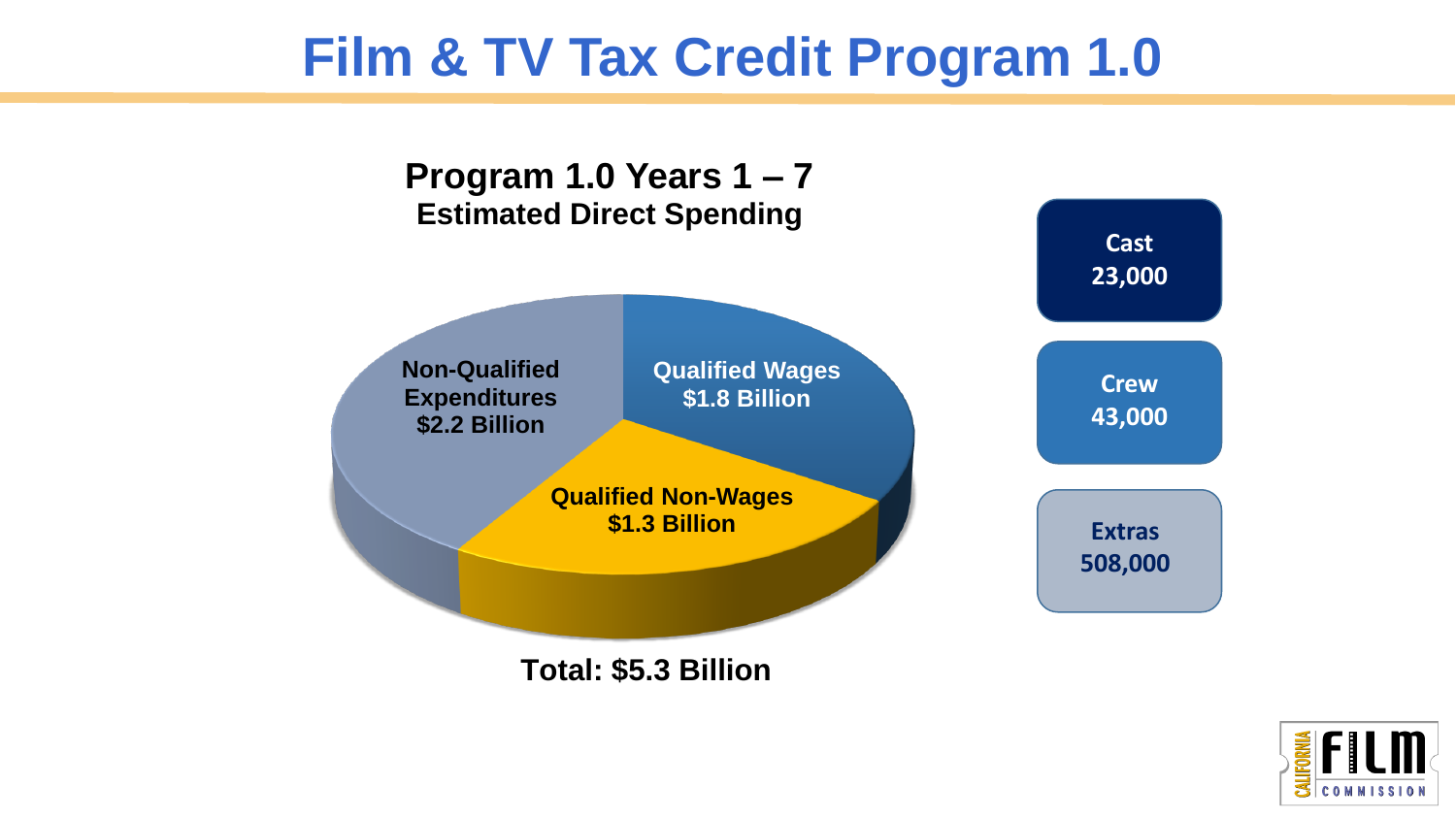# **Film & TV Tax Credit Program 1.0**

#### **Credit Allocation = Direct Spending**



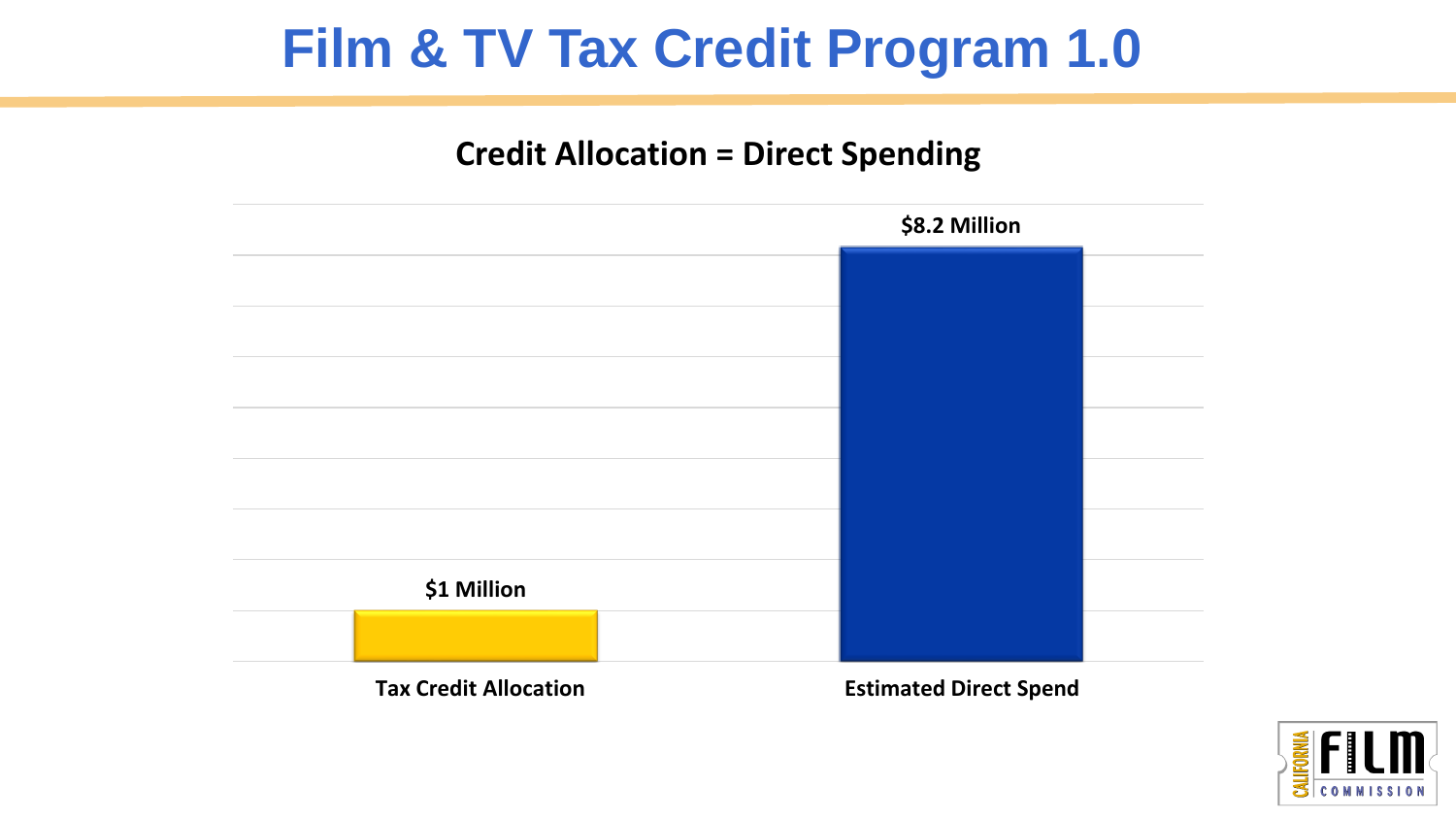### **Film & TV Tax Credit Program 1.0 – Demographics**



| <b>FEMALE vs. MALE</b> |         |
|------------------------|---------|
| Female                 | 45,085  |
| Male                   | 109,952 |

Note: Employees are not required to disclose ethnicity on their start paperwork but, if they volunteer to provide it, this information is recorded and provided to the CFC by the applicant at the end of post-production. The data includes any above-the-line and below-the-line employees that chose to provide this information for Program 1.0 tax credit projects.

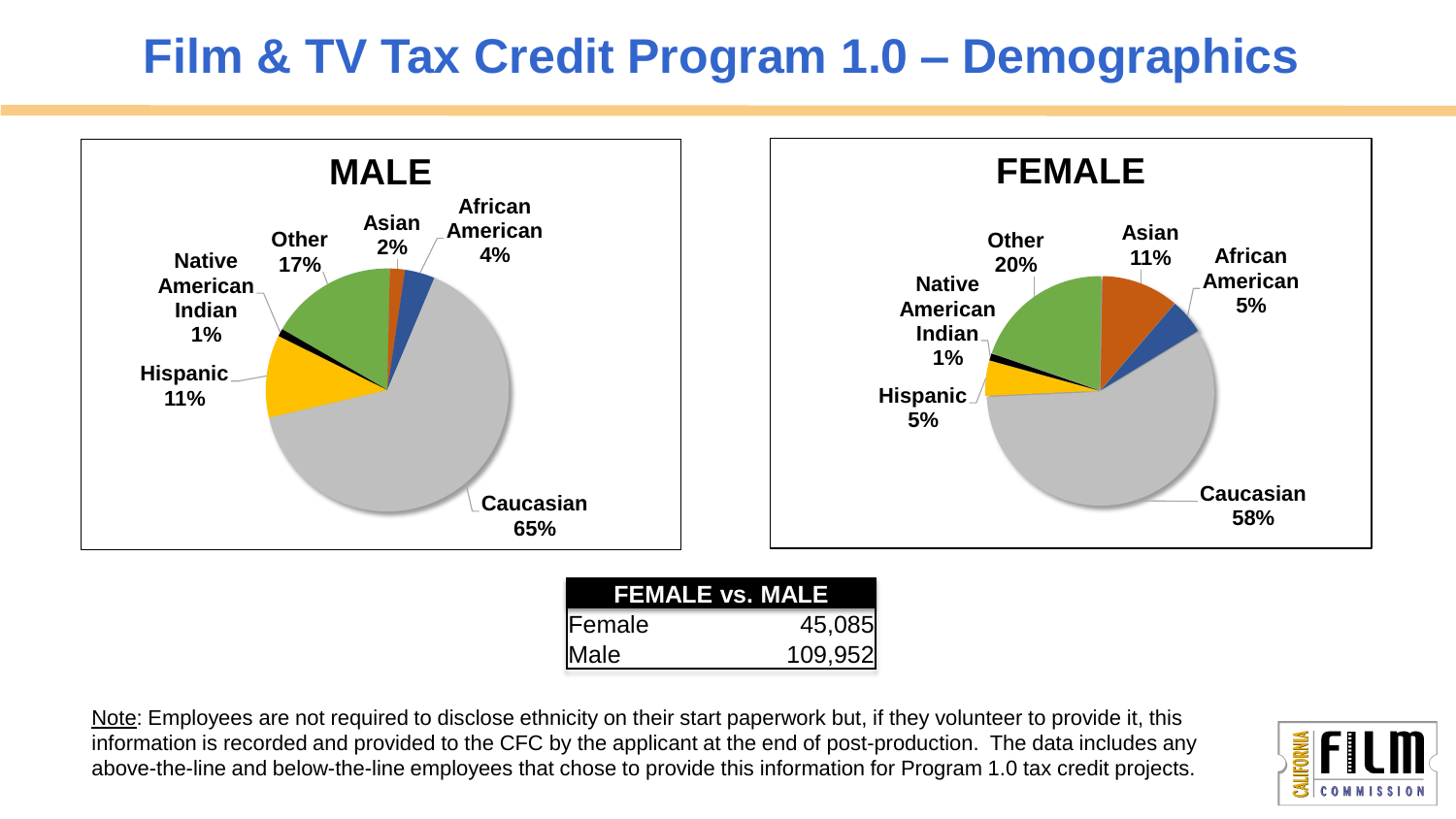### **Key Changes to New Program**

- Increased funding from \$100M to \$330M per year
- Expanded eligibility for big-budget films, 1-hr TV series for any distribution outlet and TV pilots
- **Eliminated budget caps for feature films** Credits apply to first \$100M in qualified spend
- **Eliminate budget caps for independent films** Credits apply to first \$10M in qualified spend
- Replaced lottery selection with jobs-ratio ranking
- Multiple allocation periods throughout the year
- **Added 5% "Uplifts" for filming outside the 30-mile zone,** VFX spending and music scoring/recording in-state

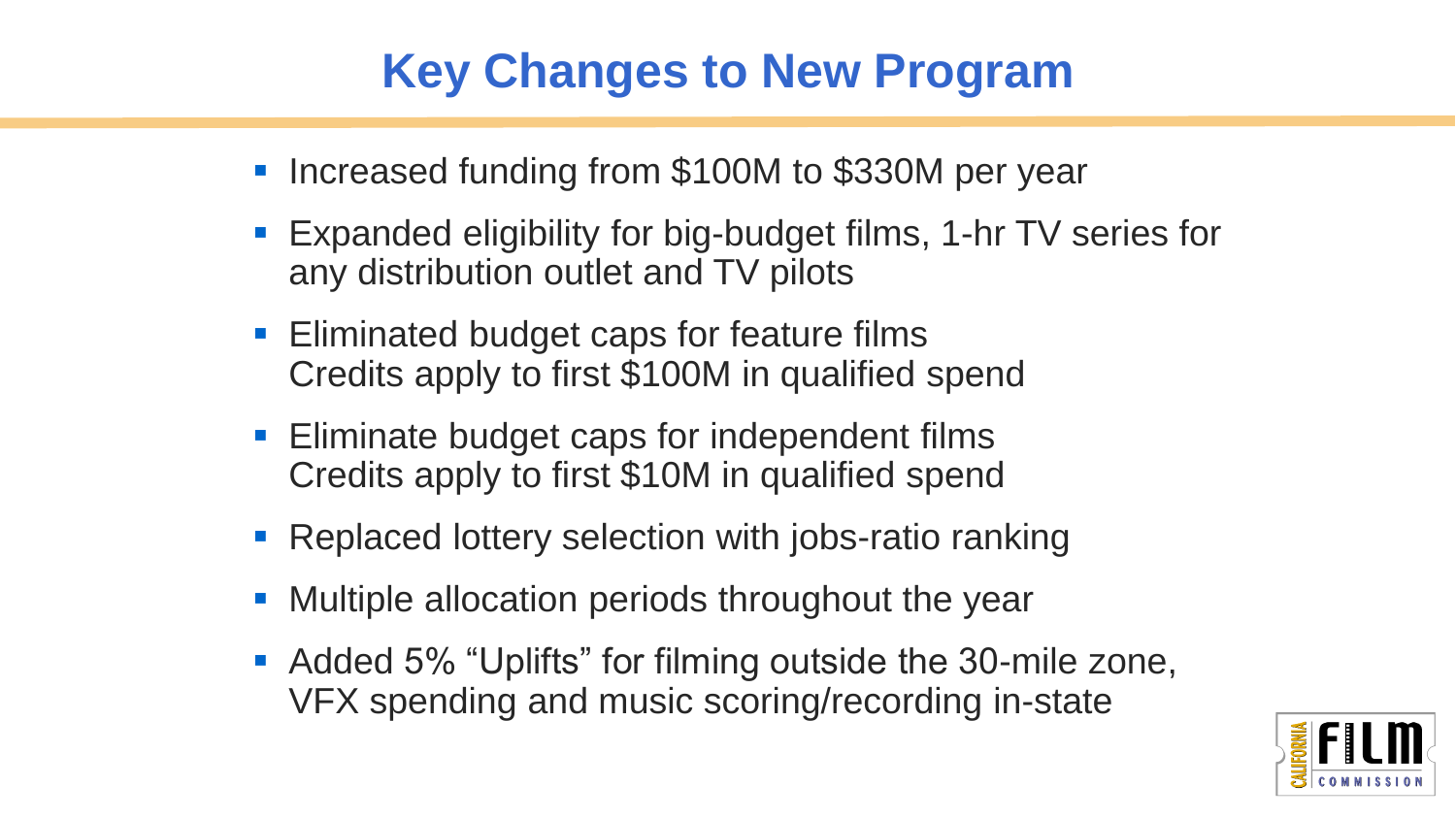# **Fiscal Year Funding**

### **Dedicated Funding Categories**



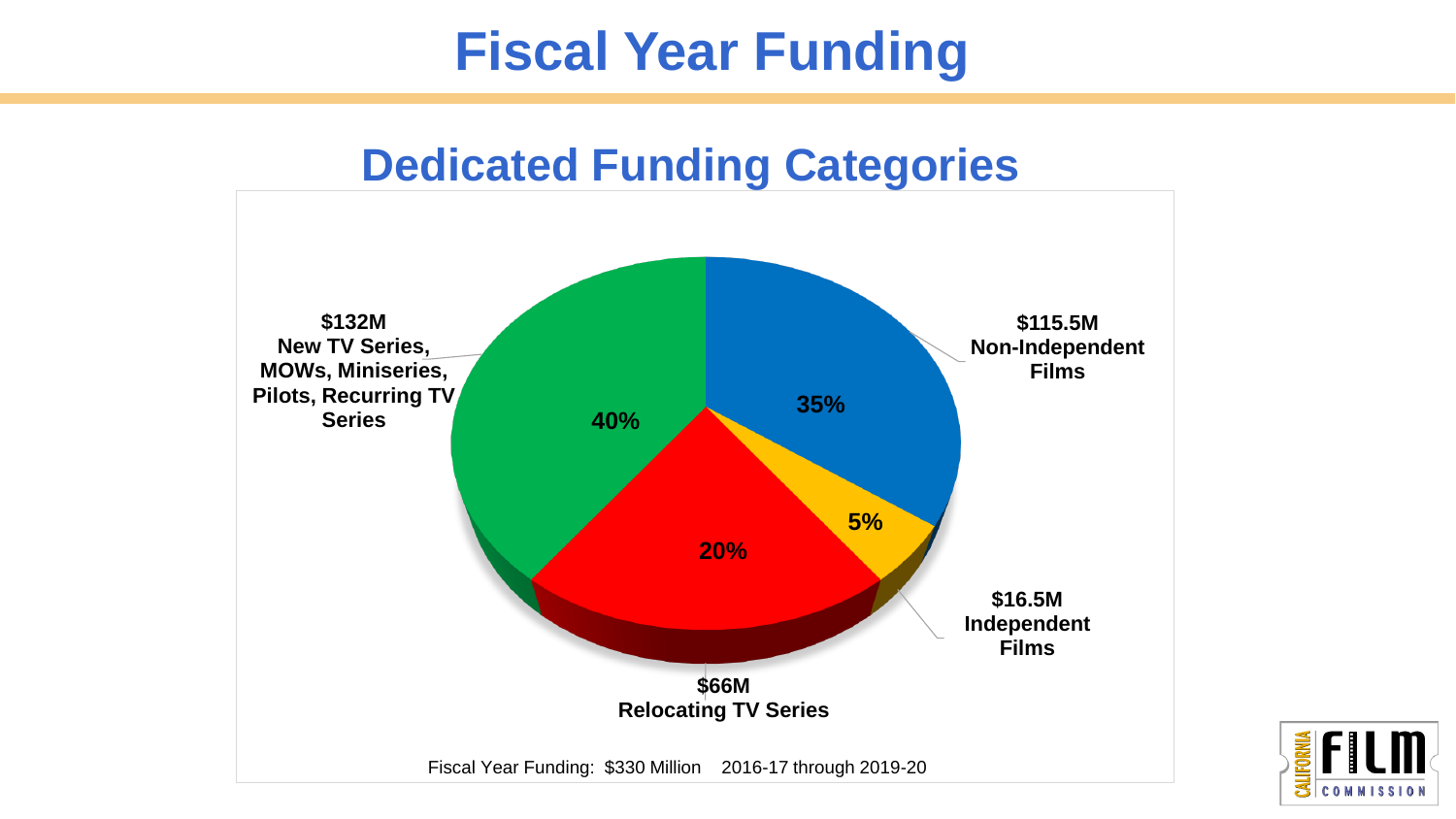### **Jobs Ratio Selection**

# **Category-Specific Competition**

Each production category has a dedicated fund of tax credits

Projects are ranked directly against comparable (or "like") projects.

- $\triangleright$  Independent Films
- **≻ TV Projects**
- ▶ Relocating TV Series
- ▶ Non-Independent Films

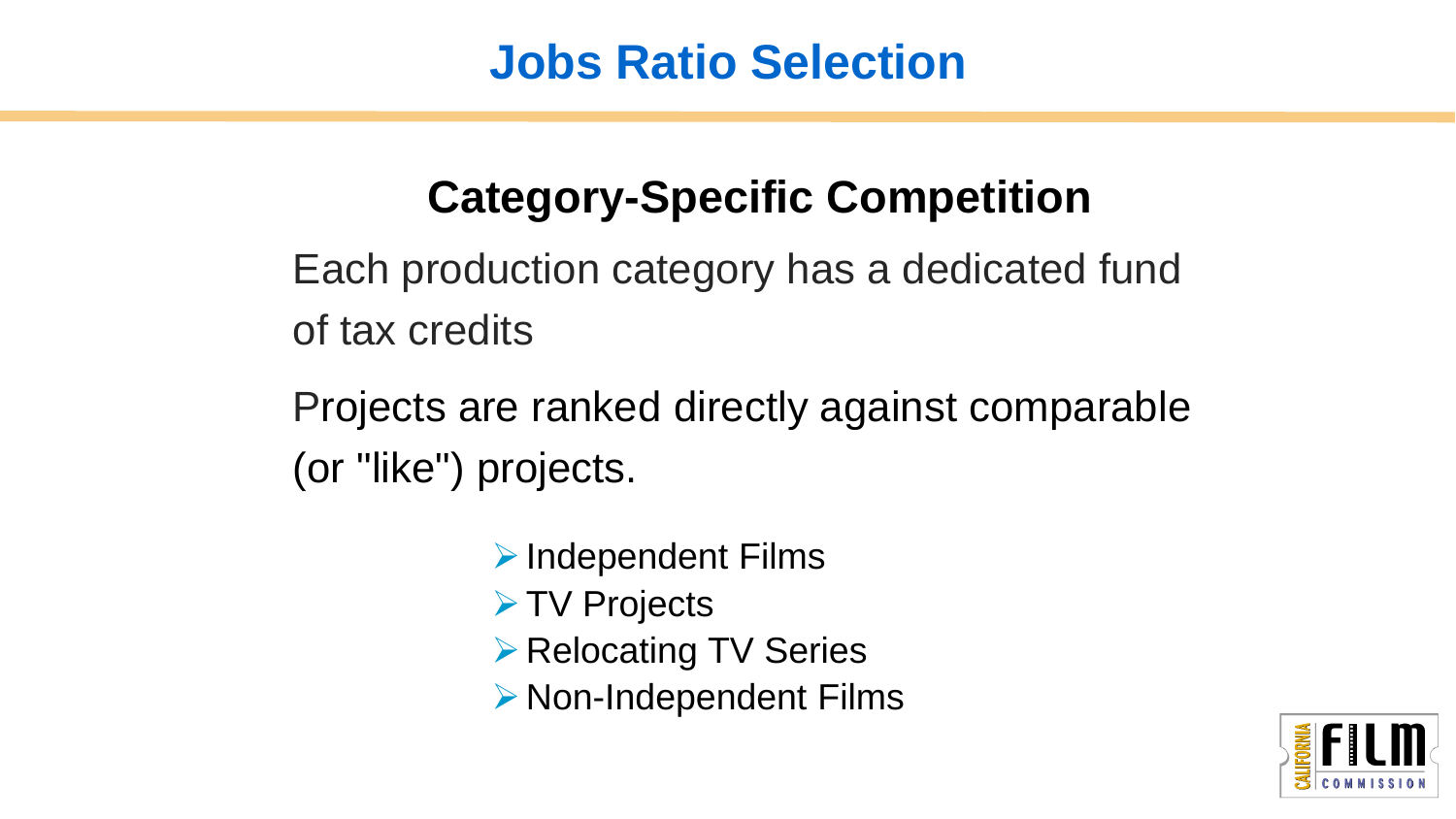### **Jobs Ratio Ranking**



The above Jobs Ratio calculation applies to projects applying after May 1, 2016. Infograph provided by the California FilmCommission. For more information about CA Film & TV Tax Credit Program 2.0, please vist www.film.ca.gov

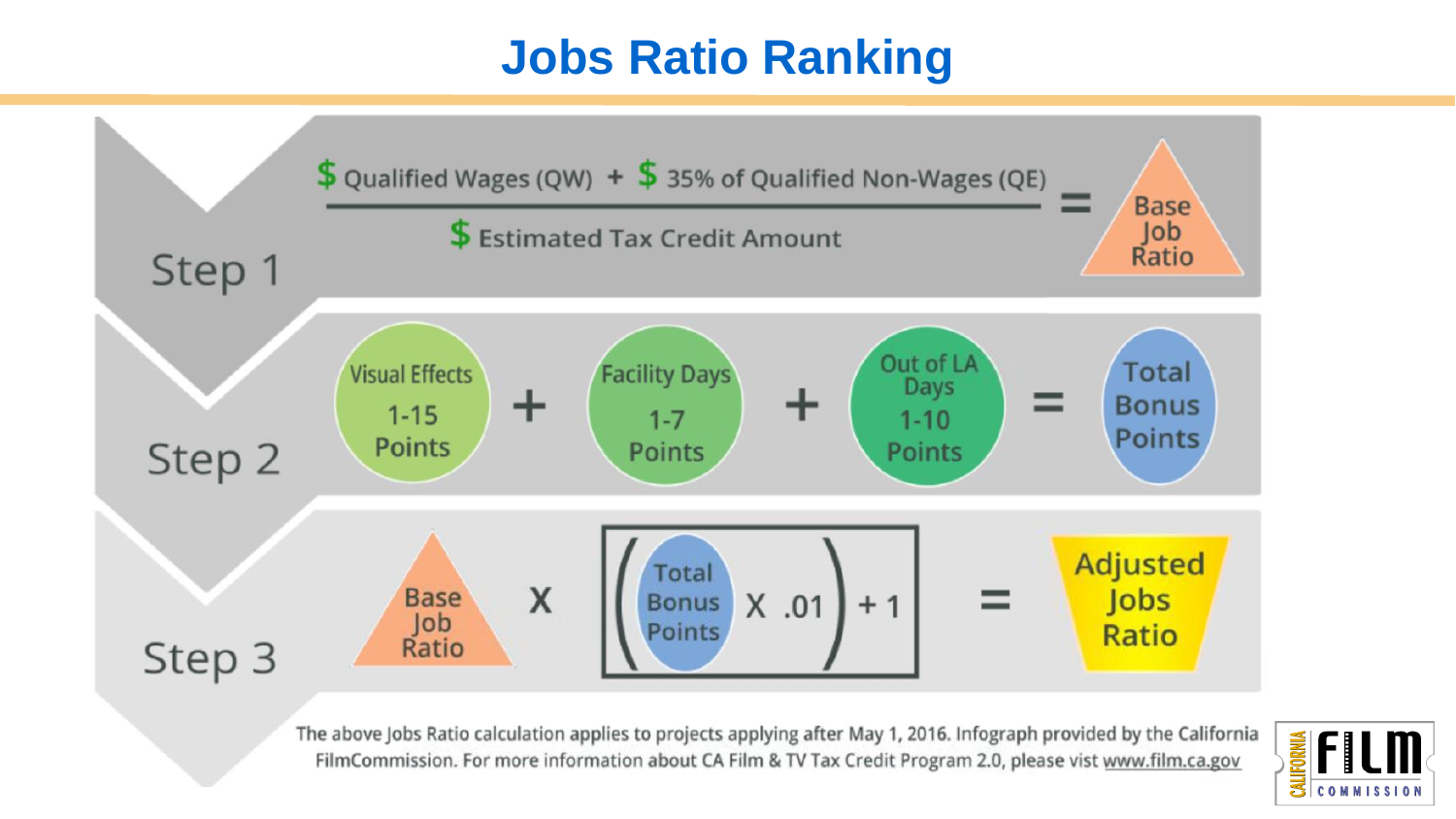### **Eligibility and Tax Credit Allocation Percentages**



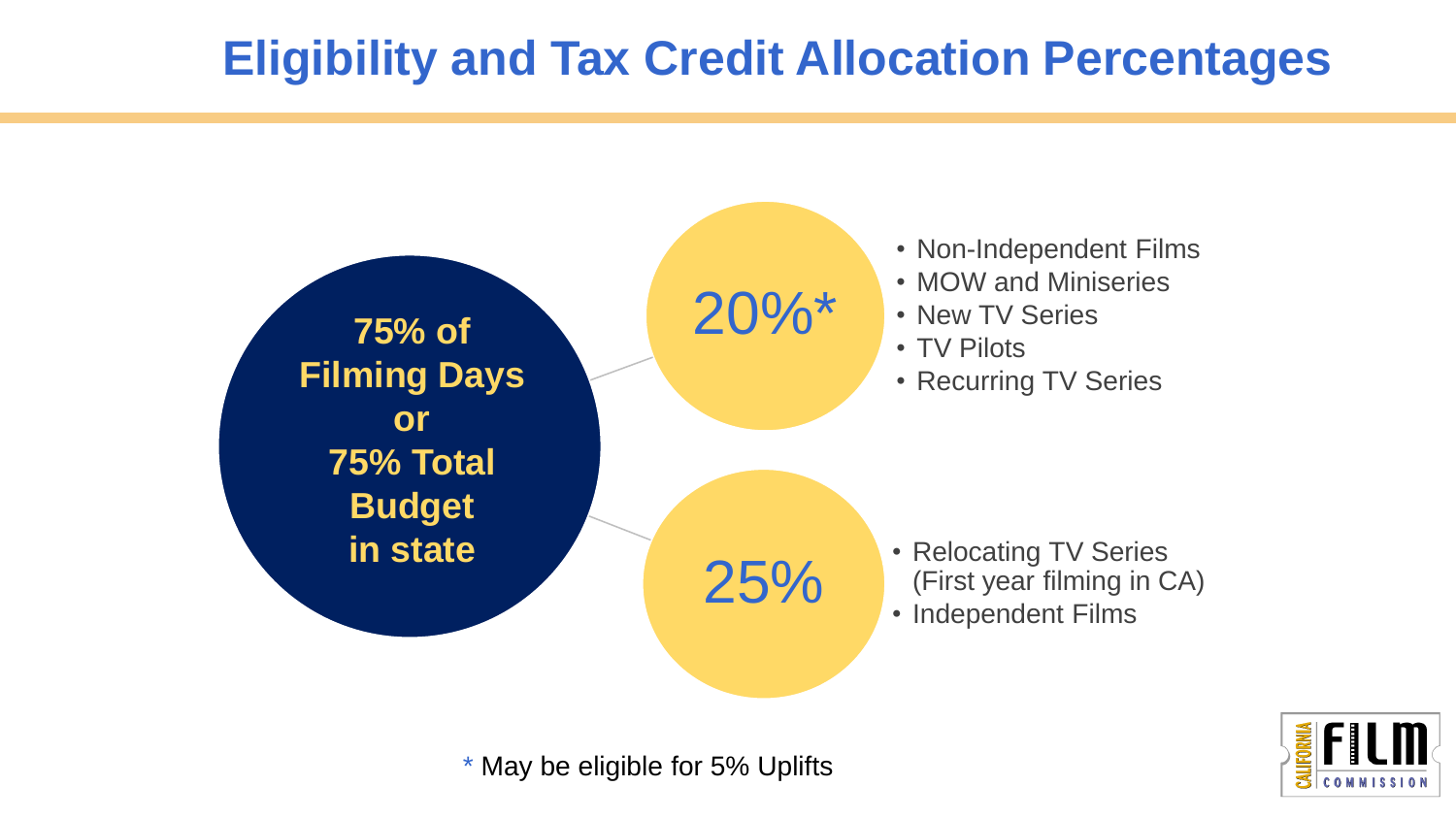### **5% Tax Credit UPLIFT**

- The maximum credit a production can earn is 25%.
- Does not apply to: Independent Films and Relocating Series – 1st season in California

#### **Music Scoring and Track Recording**

**Out-of- Zone Filming**

#### **Visual Effects**

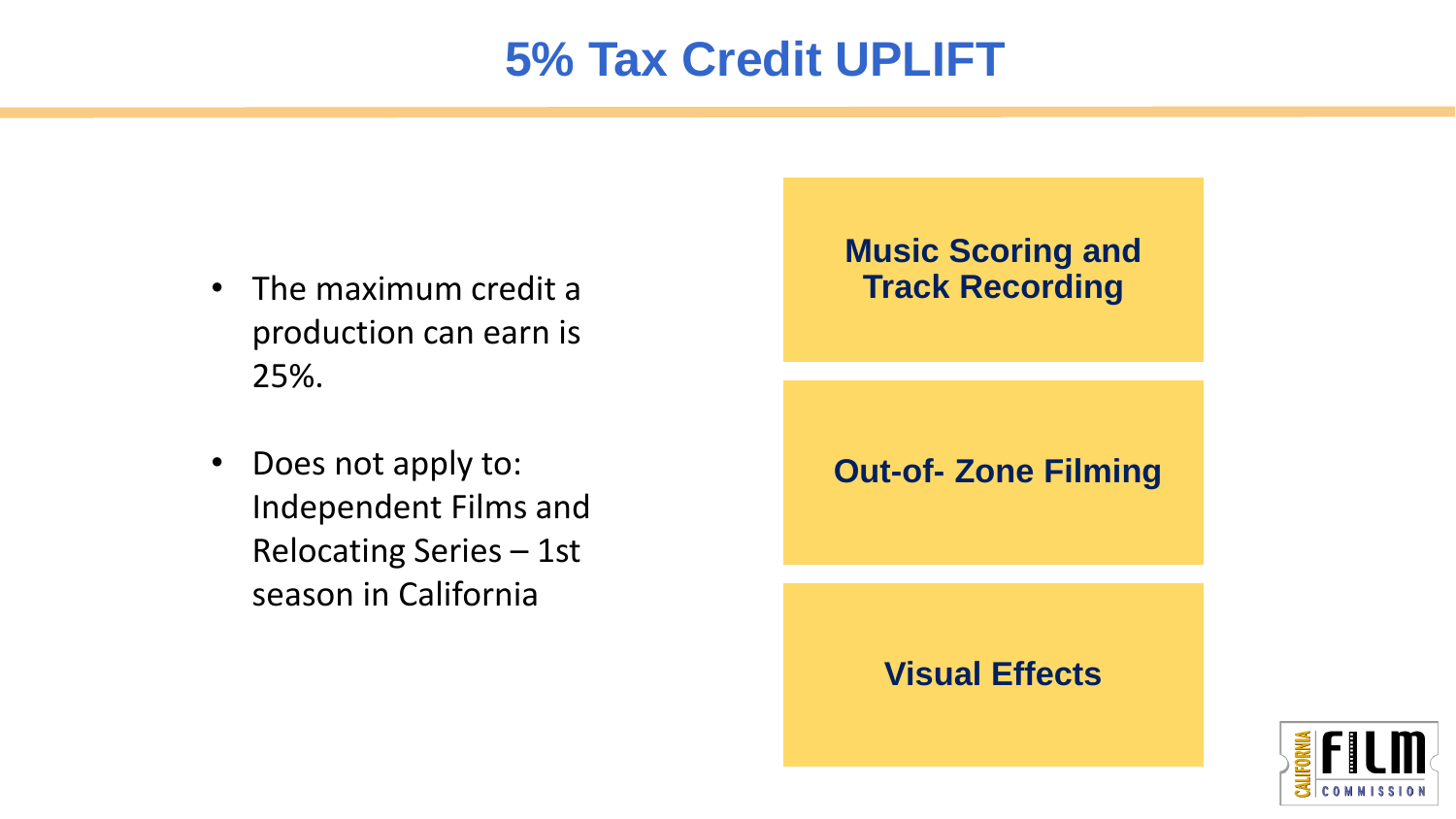### **Qualified vs. Non-Qualified Expenditures**





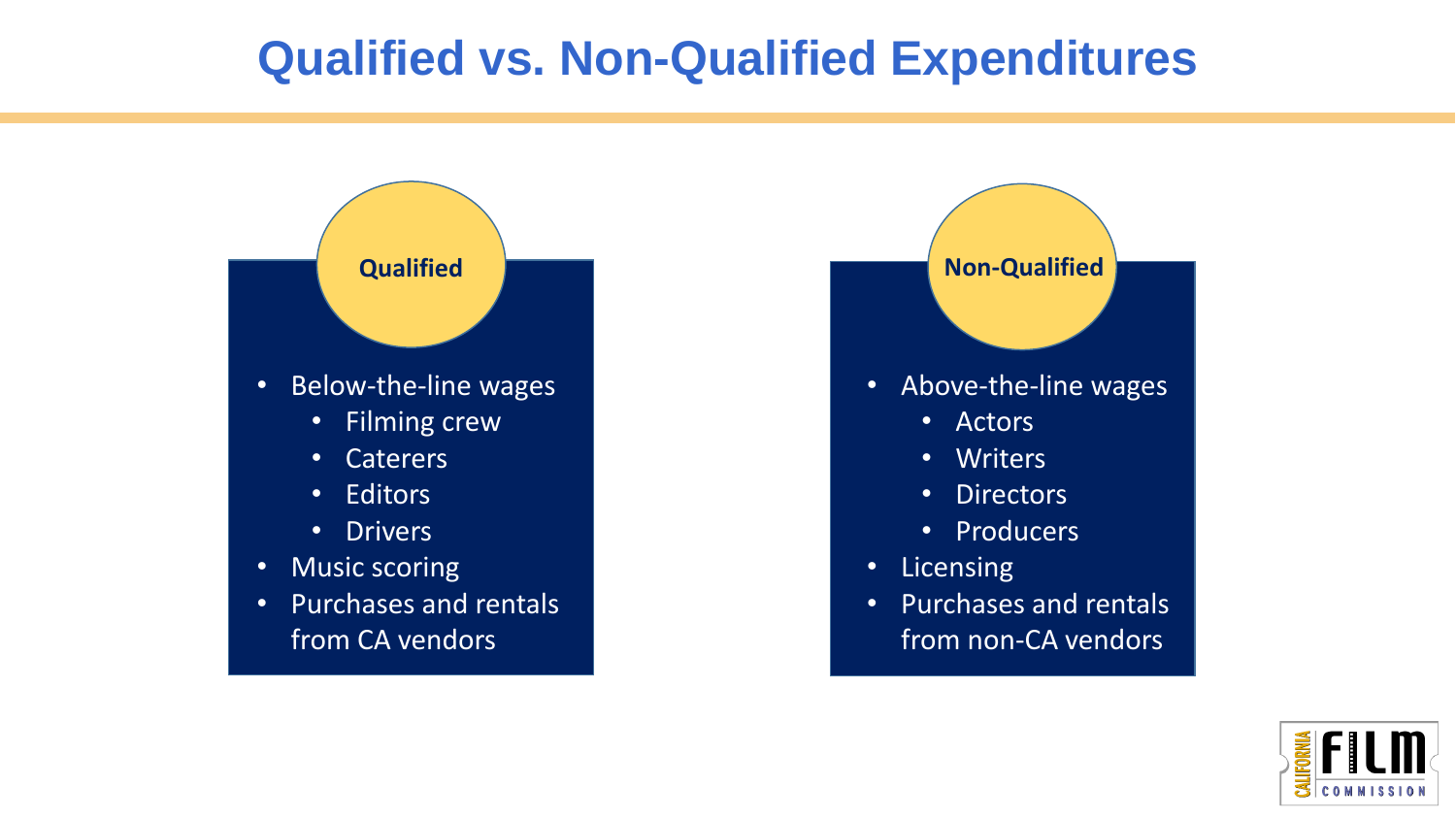# **Film & TV Tax Credit Program 2.0**



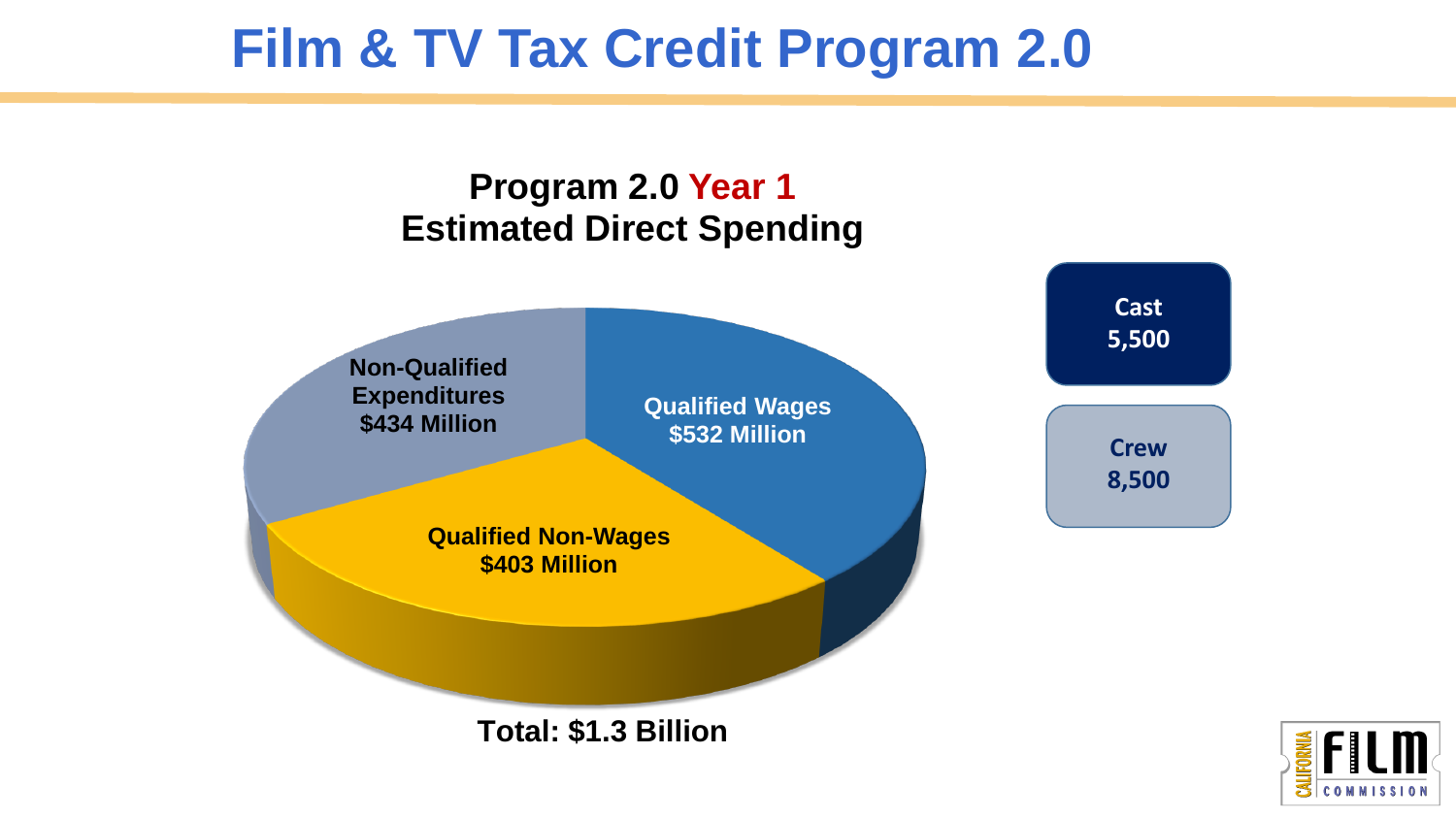# **Film & TV Tax Credit Program 2.0**



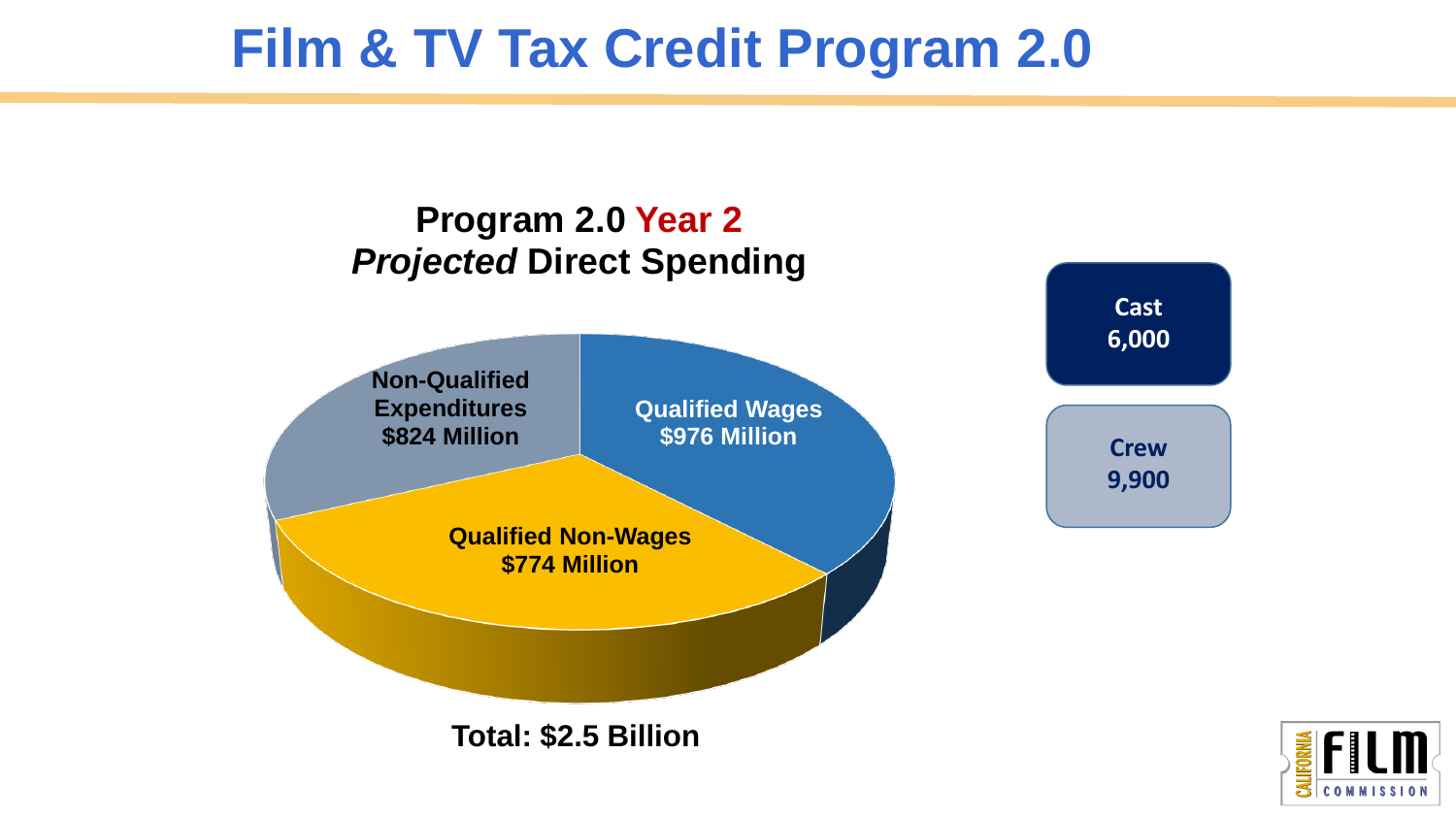# **Film & TV Tax Credit Program 2.0**

| <b>Program 2.0 Relocating Television Series</b> |                                    |                         |                             |                                                       |                            |                                                       |  |
|-------------------------------------------------|------------------------------------|-------------------------|-----------------------------|-------------------------------------------------------|----------------------------|-------------------------------------------------------|--|
| <b>Title</b>                                    | <b>Previous</b><br><b>Location</b> | <b>Seasons</b><br>in CA |                             | <b>Total Qualified Wages</b><br>for All Seasons in CA |                            | <b>Total CA Expenditures</b><br>for All Seasons in CA |  |
| <b>American Crime - ABC</b>                     | Texas                              |                         | \$                          | 12,077,000                                            | $\boldsymbol{\theta}$      | 35,622,000                                            |  |
| <b>American Horror Story</b>                    | Louisiana                          | 3                       | \$                          | 70,827,000                                            | $\boldsymbol{\theta}$      | 194,698,000                                           |  |
| <b>Ballers</b>                                  | <b>Florida</b>                     |                         | \$                          | 16,397,000                                            | $\boldsymbol{\theta}$      | 56,330,000                                            |  |
| <b>Mistresses</b>                               | Vancouver                          |                         | \$                          | 13,981,000                                            | $\boldsymbol{\theta}$      | 23,333,000                                            |  |
| <b>Scream Queens</b>                            | Louisiana                          | $\overline{2}$          | \$                          | 49,837,000                                            | $\boldsymbol{\mathsf{\$}}$ | 124,426,000                                           |  |
| <b>Secrets and Lies</b>                         | <b>North Carolina</b>              |                         | \$                          | 13,487,000                                            | $\boldsymbol{\theta}$      | 35,981,000                                            |  |
| <b>Veep</b>                                     | Maryland                           | $\overline{2}$          | \$                          | 29,839,000                                            | $\boldsymbol{\theta}$      | 105,606,000                                           |  |
|                                                 |                                    | <b>TOTAL</b>            | $\boldsymbol{\hat{\theta}}$ | 206,445,000                                           | $\boldsymbol{\$}$          | 575,996,000                                           |  |

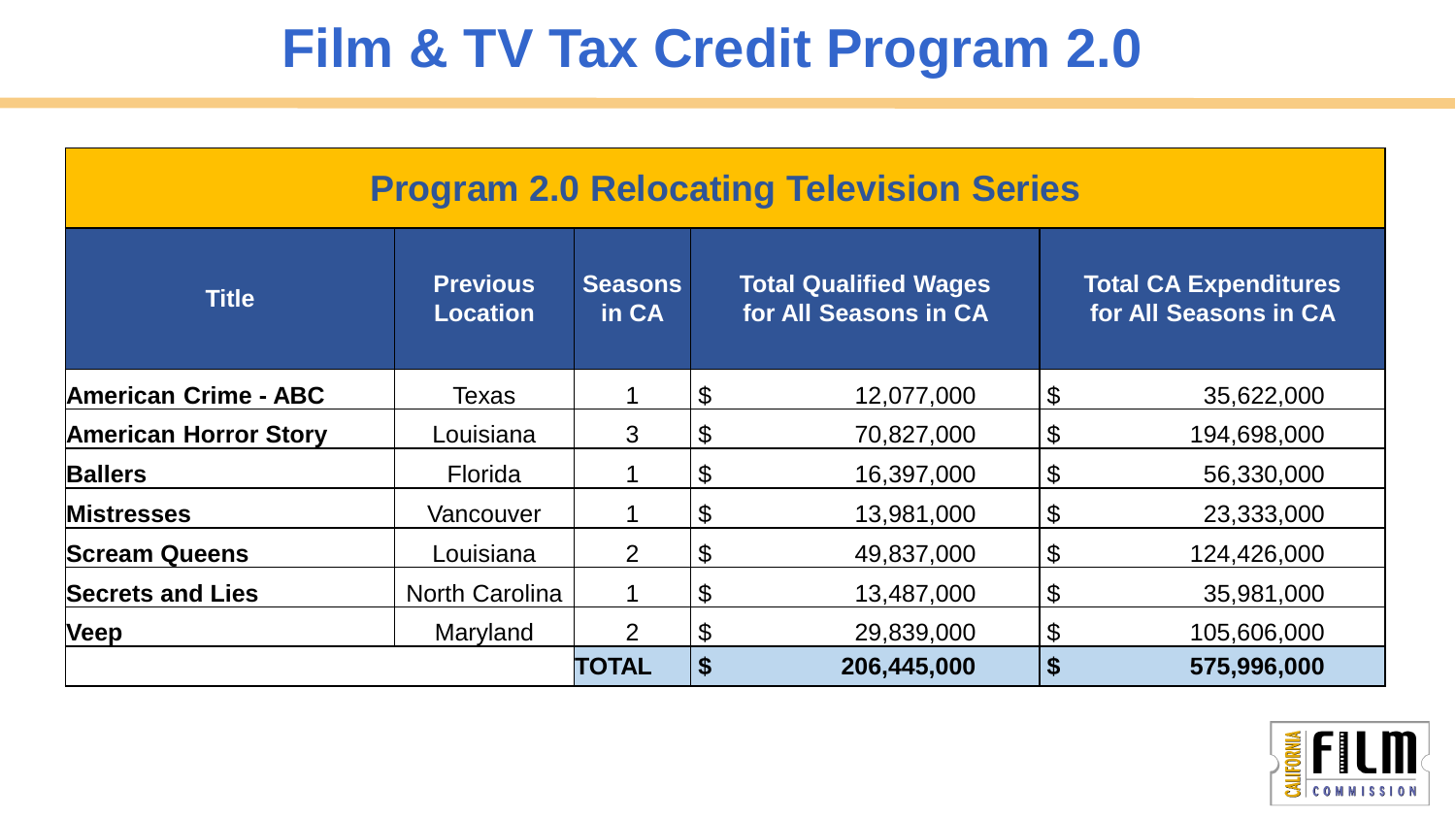### **Career Readiness Requirement**

All approved applicants must participate in educational training opportunities to expose high school and community college students to jobs in the industry.

Applicants choose from a list of options for participation:

- $\triangleright$  Paid internships
- $\triangleright$  Conduct a classroom workshop or demonstration
- Direct financial contribution to a specific school or educational fund
- $\triangleright$  Externship continuing Ed. for faculty
- $\triangleright$  Professional skills tours

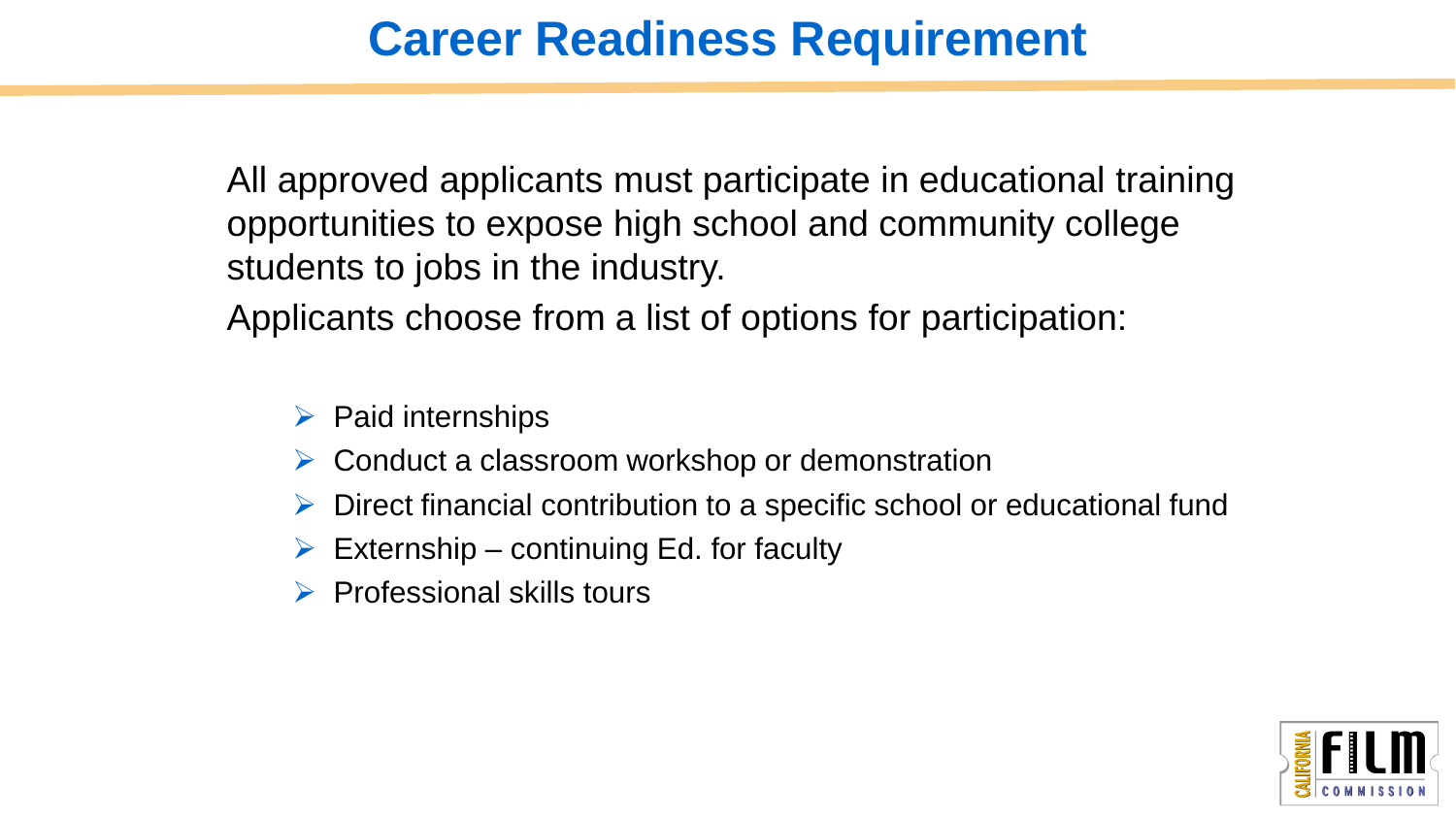### **Career Readiness Partners\***

#### **WORKFORCE PROGRAMS**

- $\triangleright$  Hire LA Youth
- **► Ghetto Film School**
- $\triangleright$  Streetlights
- **► Manifest Works**
- Hollywood CPR

#### **COMMUNITY COLLEGES**

- $\triangleright$  College of the Canyons
- El Camino Community College
- $\triangleright$  LA City College
- $\triangleright$  LA Community College
- $\triangleright$  LA Film School
- $\triangleright$  LA Mission College
- LA Valley College
- $\triangleright$  Pierce College
- ▶ Santa Monica Community College
- ▶ Santa Rosa Junior College
- West LA College

#### **CALIFORNIA DEPT. OF EDUCATION**

- **▶ Analy High School**
- **▶ Downey Unified School District**
- $\triangleright$  East LA Performing Arts Magnet
- **▶ Marina High School**
- Marymount High School
- $\triangleright$  Pilgrim High School

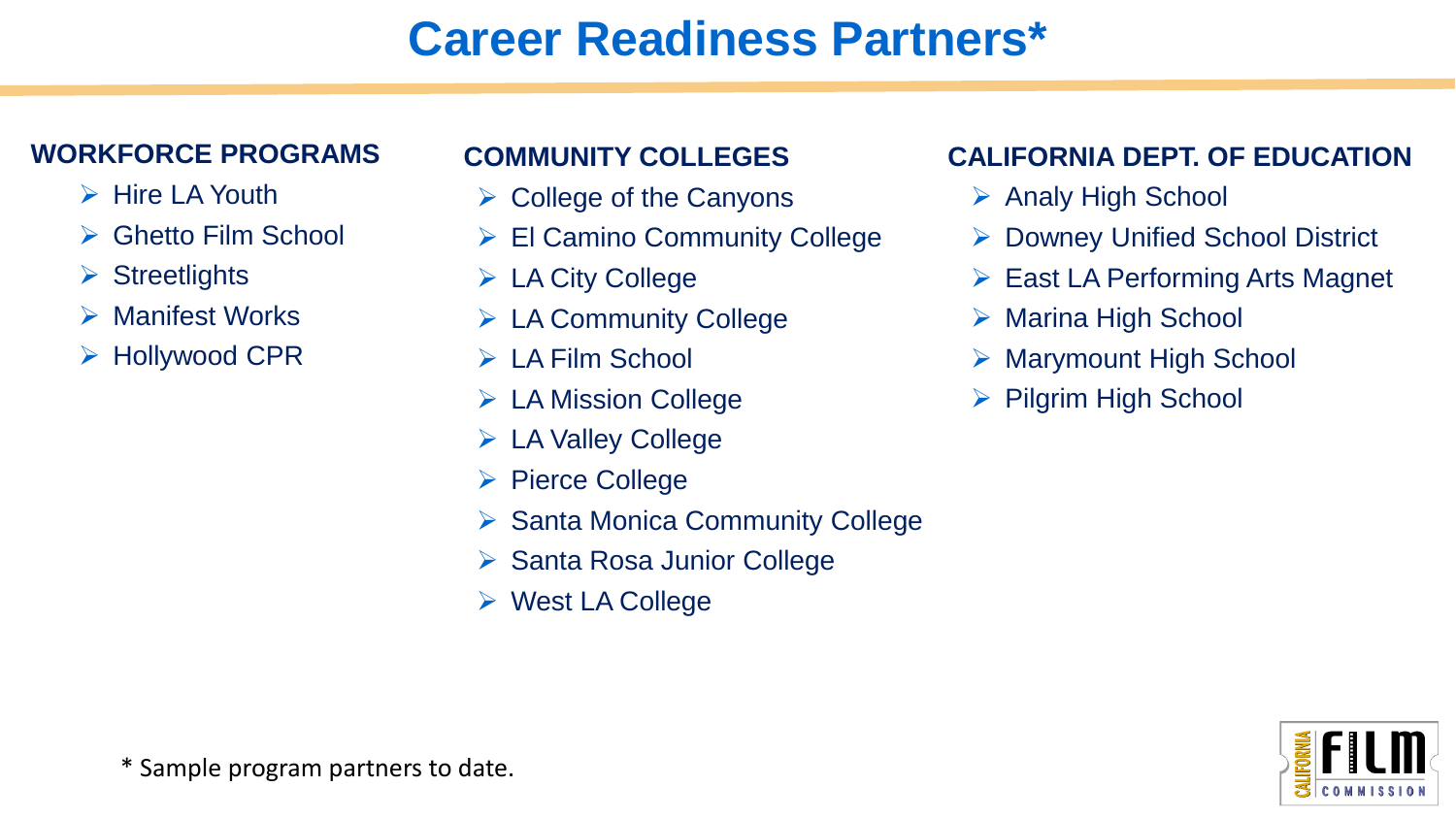# **Audit Process**

- All productions undergo an audit process conducted by an independent CPA.
- **Projects' final jobs ratio will be compared to the** original jobs ratio to determine any overstatement.
- Penalties may apply.
- Once all final documentation and audit is approved, CFC issues Tax Credit Certificate.

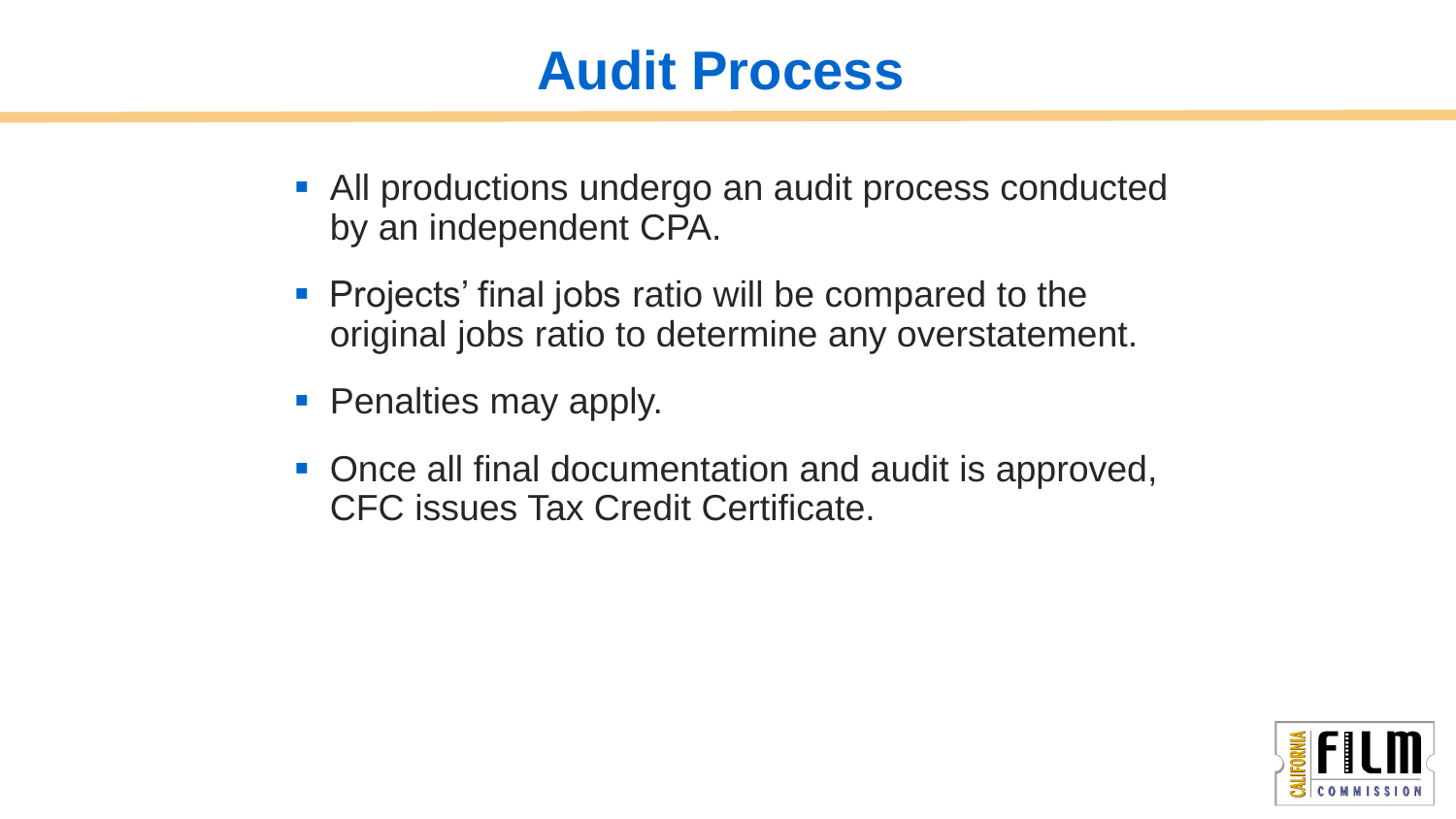### **Using the Tax Credits**

- Non-Transferable Credits: Non-independents must use credits against state tax liability.
- **Transferable Tax Credits: Independents may** sell their credits to a 3<sup>rd</sup> party.
- Credits may be used in the year they are issued OR carried forward for 6 years.